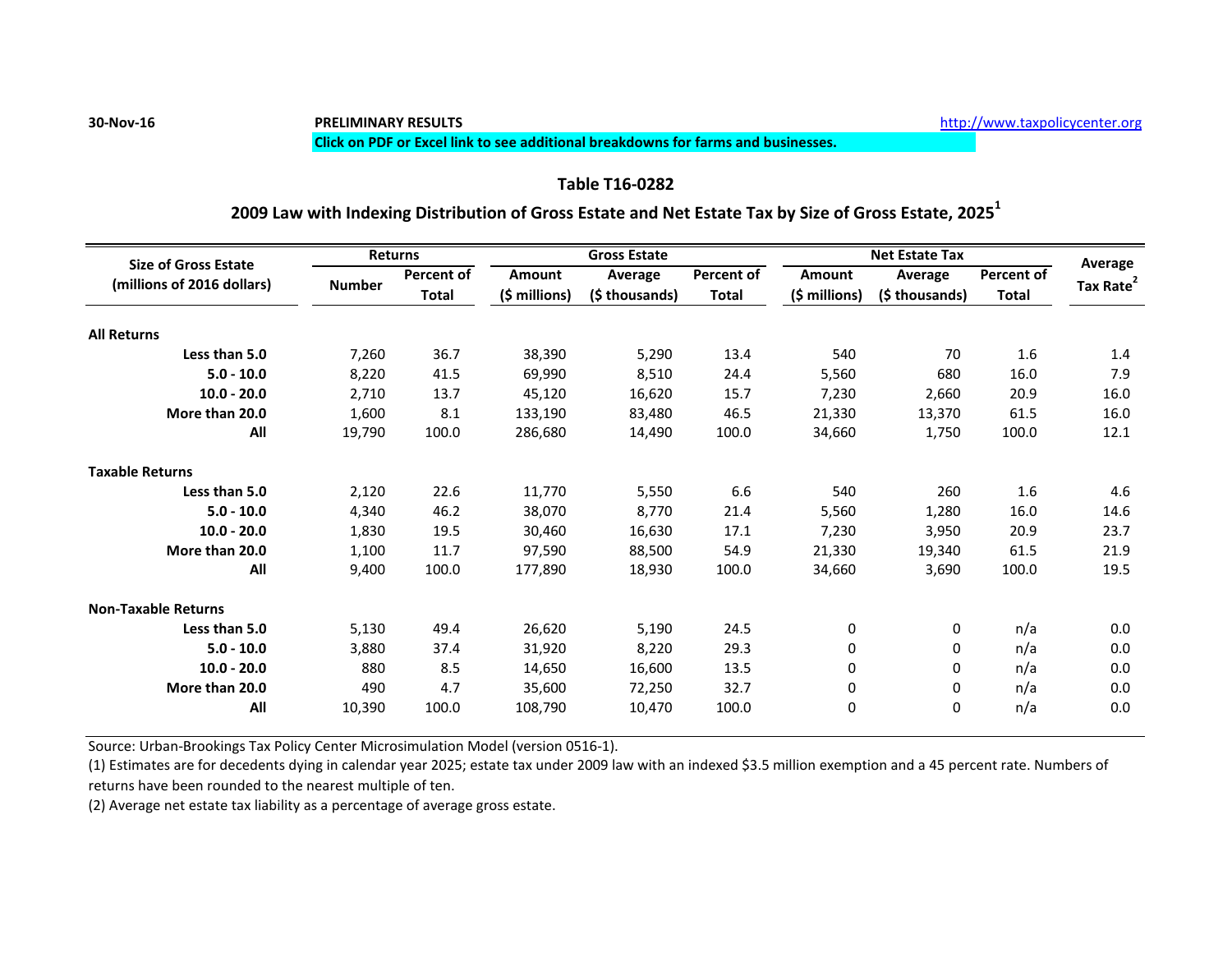**30-Nov-16 PRELIMINARY RESULTS**

### **Table T16-0282**

# **2009 Law with Indexing Distribution of Gross Estate and Net Estate Tax by Size of Gross Estate, 2025<sup>1</sup>**

**Farms and Businesses Under \$5 Million<sup>2</sup>**

| <b>Size of Gross Estate</b> | <b>Returns</b> |          |                        | <b>Gross Estate</b> |                   | <b>Net Estate Tax</b> | Average        |                   |                       |
|-----------------------------|----------------|----------|------------------------|---------------------|-------------------|-----------------------|----------------|-------------------|-----------------------|
| (millions of 2016 dollars)  |                | Percent  | Amount                 | Average             | <b>Percent of</b> | <b>Amount</b>         | Average        | <b>Percent of</b> |                       |
|                             | <b>Number</b>  | of Total | $(5 \text{ millions})$ | (\$ thousands)      | <b>Total</b>      | $(5$ millions)        | (\$ thousands) | Total             | Tax Rate <sup>3</sup> |
| <b>All Returns</b>          |                |          |                        |                     |                   |                       |                |                   |                       |
| Less than 5.0               | 300            | 48.1     | 1,590                  | 5,320               | 39.3              | 20                    | 60             | 16.7              | 1.1                   |
| 5.0 and above               | 320            | 51.9     | 2,470                  | 7,600               | 60.7              | 90                    | 280            | 83.3              | 3.6                   |
| All                         | 620            | 100.0    | 4,060                  | 6,510               | 100.0             | 110                   | 170            | 100.0             | 2.6                   |
| <b>Taxable Returns</b>      |                |          |                        |                     |                   |                       |                |                   |                       |
| Less than 5.0               | 40             | 34.5     | 240                    | 5,810               | 27.4              | 20                    | 430            | 16.7              | 7.5                   |
| 5.0 and above               | 80             | 65.5     | 640                    | 8,210               | 72.6              | 90                    | 1,150          | 83.3              | 14.0                  |
| All                         | 120            | 100.0    | 880                    | 7,380               | 100.0             | 110                   | 900            | 100.0             | 12.2                  |
| <b>Non-Taxable Returns</b>  |                |          |                        |                     |                   |                       |                |                   |                       |
| Less than 5.0               | 260            | 51.1     | 1,350                  | 5,240               | 42.6              | $\mathbf 0$           | 0              | n/a               | 0.0                   |
| 5.0 and above               | 250            | 48.9     | 1,830                  | 7,410               | 57.4              | 0                     | 0              | n/a               | 0.0                   |
| All                         | 510            | 100.0    | 3,180                  | 6,300               | 100.0             | $\mathbf 0$           | 0              | n/a               | 0.0                   |

Source: Urban-Brookings Tax Policy Center Microsimulation Model (version 0516-1).

(1) Estimates are for decedents dying in calendar year 2025; estate tax under 2009 law with an indexed \$3.5 million exemption and a 45 percent rate. Numbers of returns have been rounded to the nearest multiple of ten.

(2) Estate tax returns where farm and business assets represent at least half of gross estate and these assets total no more than \$5 million.

(3) Average net estate tax liability as a percentage of average gross estate.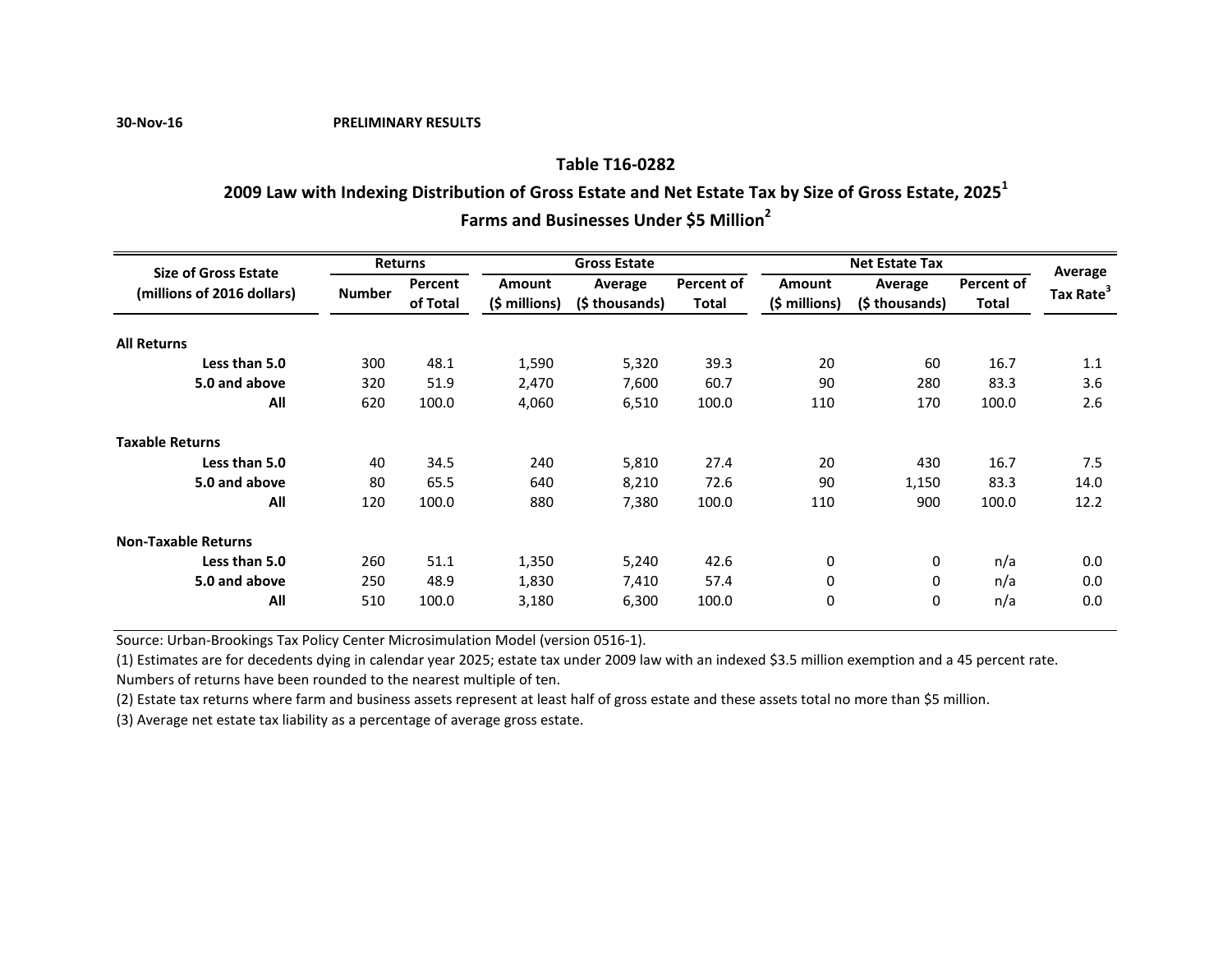#### **30-Nov-16 PRELIMINARY RESULTS**

### **Table T16-0282**

# **2009 Law with Indexing Distribution of Gross Estate and Net Estate Tax by Size of Gross Estate, 2025<sup>1</sup>**

**Farms and Businesses**<sup>2</sup>

| <b>Size of Gross Estate</b><br>(millions of 2016 dollars) |               | Returns             | <b>Gross Estate</b>      |                           |                   | <b>Net Estate Tax</b> |                |                            | Average               |
|-----------------------------------------------------------|---------------|---------------------|--------------------------|---------------------------|-------------------|-----------------------|----------------|----------------------------|-----------------------|
|                                                           |               | Percent<br>of Total | Amount                   | Average<br>(\$ thousands) | <b>Percent of</b> | <b>Amount</b>         | Average        | Percent of<br><b>Total</b> | Tax Rate <sup>3</sup> |
|                                                           | <b>Number</b> |                     | $(\frac{1}{2} millions)$ |                           | <b>Total</b>      | (\$ millions)         | (\$ thousands) |                            |                       |
| <b>All Returns</b>                                        |               |                     |                          |                           |                   |                       |                |                            |                       |
| Less than 5.0                                             | 300           | 22.3                | 1,590                    | 5,320                     | 5.5               | 20                    | 60             | 0.5                        | 1.1                   |
| $5.0 - 10.0$                                              | 630           | 46.8                | 5,670                    | 8,990                     | 19.6              | 420                   | 670            | 12.9                       | 7.5                   |
| $10.0 - 20.0$                                             | 200           | 14.9                | 3,570                    | 17,870                    | 12.4              | 190                   | 940            | 5.7                        | 5.2                   |
| More than 20.0                                            | 220           | 16.0                | 18,030                   | 83,890                    | 62.5              | 2,660                 | 12,400         | 80.9                       | 14.8                  |
| All                                                       | 1,350         | 100.0               | 28,860                   | 21,470                    | 100.0             | 3,290                 | 2,450          | 100.0                      | 11.4                  |
| <b>Taxable Returns</b>                                    |               |                     |                          |                           |                   |                       |                |                            |                       |
| Less than 5.0                                             | 40            | 8.4                 | 240                      | 5,810                     | 1.4               | 20                    | 430            | 0.5                        | 7.5                   |
| $5.0 - 10.0$                                              | 240           | 49.7                | 2,400                    | 9,840                     | 14.2              | 420                   | 1,730          | 12.9                       | 17.6                  |
| $10.0 - 20.0$                                             | 70            | 13.8                | 1,320                    | 19,470                    | 7.8               | 190                   | 2,770          | 5.7                        | 14.2                  |
| More than 20.0                                            | 140           | 28.1                | 12,990                   | 94,290                    | 76.7              | 2,660                 | 19,330         | 80.9                       | 20.5                  |
| All                                                       | 490           | 100.0               | 16,950                   | 34,530                    | 100.0             | 3,290                 | 6,710          | 100.0                      | 19.4                  |
| <b>Non-Taxable Returns</b>                                |               |                     |                          |                           |                   |                       |                |                            |                       |
| Less than 5.0                                             | 260           | 30.2                | 1,350                    | 5,240                     | 11.4              | 0                     | 0              | n/a                        | 0.0                   |
| $5.0 - 10.0$                                              | 390           | 45.2                | 3,270                    | 8,460                     | 27.4              | 0                     | 0              | n/a                        | 0.0                   |
| $10.0 - 20.0$                                             | 130           | 15.5                | 2,250                    | 17,050                    | 18.9              | 0                     | 0              | n/a                        | 0.0                   |
| More than 20.0                                            | 80            | 9.0                 | 5,040                    | 65,300                    | 42.3              | 0                     | 0              | n/a                        | 0.0                   |
| All                                                       | 850           | 100.0               | 11,910                   | 13,950                    | 100.0             | 0                     | 0              | n/a                        | 0.0                   |

Source: Urban-Brookings Tax Policy Center Microsimulation Model (version 0516-1).

(1) Estimates are for decedents dying in calendar year 2025; estate tax under 2009 law with an indexed \$3.5 million exemption and a 45 percent rate. Numbers of returns have been rounded to the nearest multiple of ten.

(2) Estate tax returns where farm and business assets represent at least half of gross estate.

(3) Average net estate tax liability as a percentage of average gross estate.